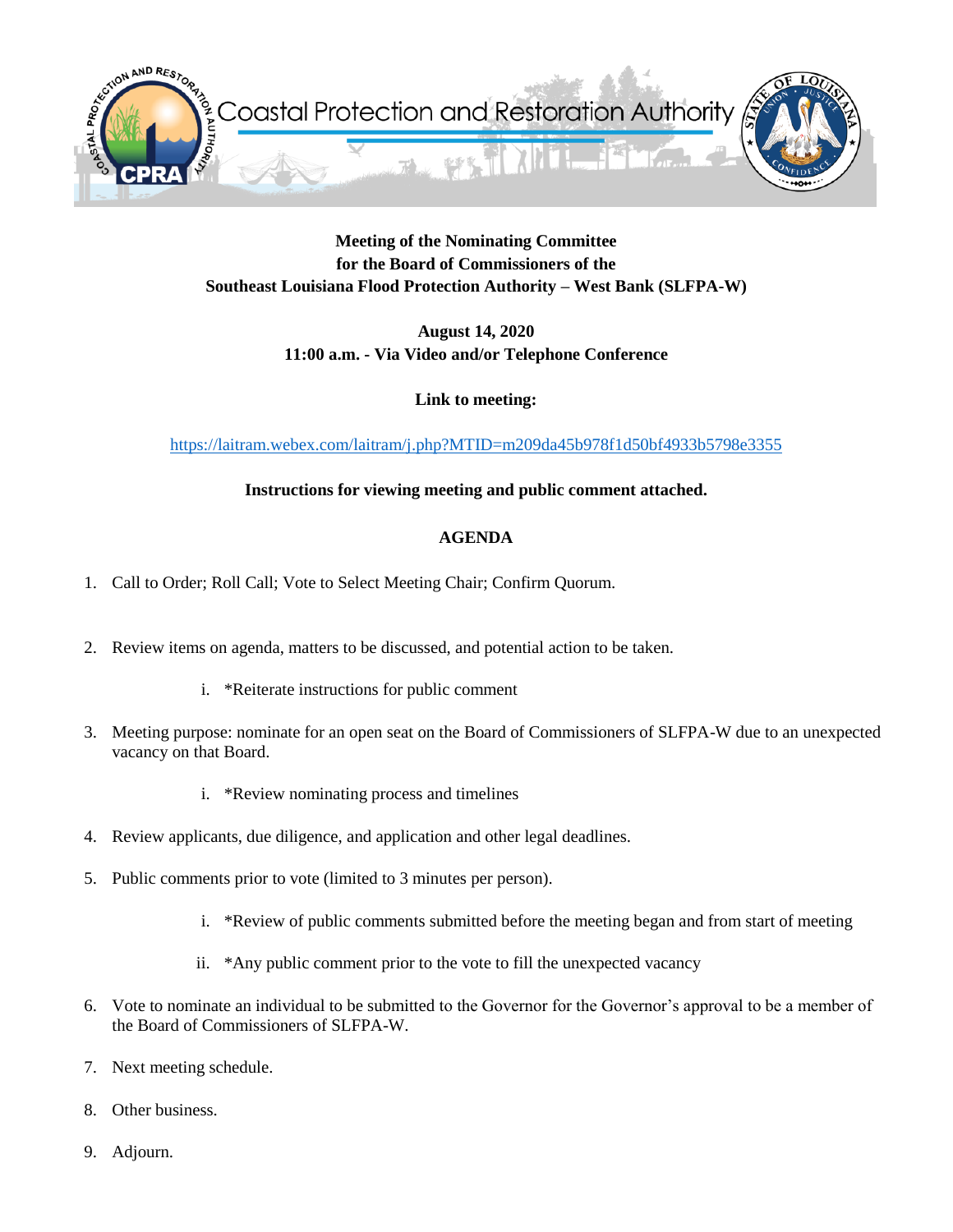

# **Instructions for joining the Special Meeting of the Nominating Committee for the Southeast Flood Protection Authority – West Bank (SLFPA-W)**

**Web Access:** Link to meeting: <https://laitram.webex.com/laitram/j.php?MTID=m209da45b978f1d50bf4933b5798e3355>

**Meeting number (access code): 133 845 9572 Meeting password: eqK4dYBdx32**

#### **Telephone Access:**

1-408-792-6300 Call-in toll number (US/Canada) 1-877-668-4490 Call-in toll-free number (US/Canada)

#### **Only if accessing via web:**

Follow the link above and the instructions provided online. If you have any difficulties, please access the meeting via telephone.

#### **Public Comment:**

There are two options to provide public comment for this meeting: prior to or during the meeting. Any public comment received will be read during the meeting.

- **Prior to meeting:** Emails will be received up to 5:00 p.m. on Thursday, August 13, 2020. All emails must be submitted to [stephanie.stout@la.gov](mailto:stephanie.stout@la.gov) and must include the agenda item number on which you wish to comment, your name, and a brief statement. If you wish to speak during the meeting, please indicate in your email. You will be addressed during the meeting.
- **During the meeting:** Within the meeting software please submit via the chat box. To provide comments, you must include the agenda item number on which you wish to comment, your name, and a brief statement. Please note that all comments submitted may be visible to all meeting participants.

If there are questions regarding the instructions above, please call 225-342-3968. If you plan to attend and/or submit a public comment via web access, you are encouraged to test your device prior to the meeting to ensure no connectivity problems.